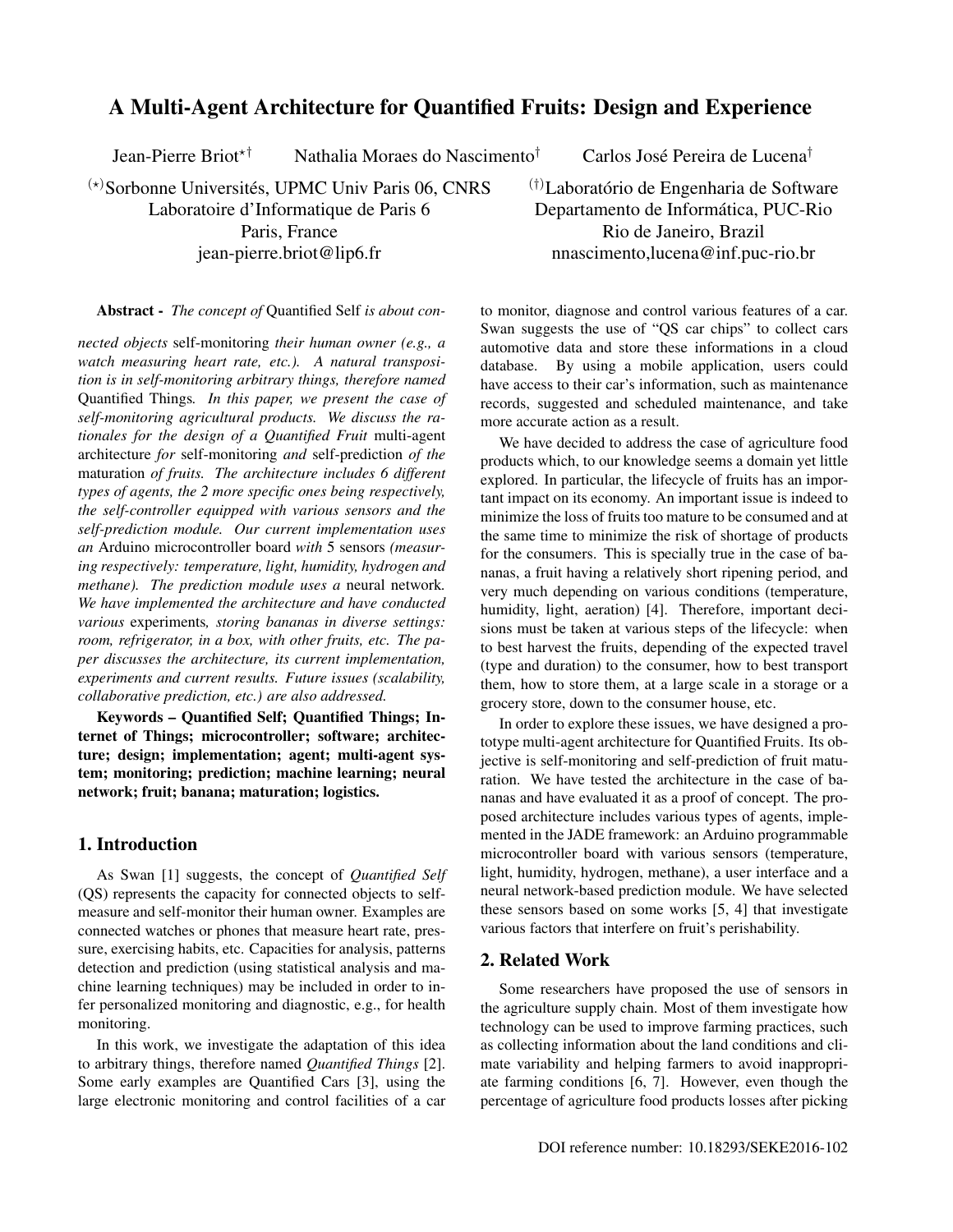step is extremely high, there have been very few investigations into what are the satisfactory conditions to prolong perishable shelf life in the other supply chain steps, such as distribution. Lang et al. [8], for example, suggest the development of an intelligent container for monitoring temperature parameter during food transportation. Nonetheless, they do not present experimental results. In addition, their model takes only temperature into account for monitoring the quality of the product.

Examples of software architectures for IoT are the Fed-Net service-based framework [9] and the multi-agent-based middleware ACOSO [10]. As we will see, our architecture is more light weight and more specific to our objective.

# 3. Application Scenario

### 3.1. Setting

In our first scenario, we consider a user having at home a set of bananas that he bought and he would like to know what are the best ways to store bananas and how to predict their maturation. We have selected the case of bananas, because: 1) the interaction between the lifecycle of tropical fruits and the logistics for maturing, transporting and storing them is critical and with an economic impact; 2) they have a relatively short lifespan, therefore we can conduct shorter experiments. Different ways of storing bananas may be considered and tested: in a room, in a refrigerator, in a box, alone or with other fruits, etc. A self-monitoring device (described below) is associated to a banana (located on its side) in order to provide the self-monitoring capacity.

### 3.2. Requirements

Some of the requirements for our application are:

- a software architecture to autonomously provide self measurement and prediction of fruit maturation. It should provide some pro-activeness capacities, such as to self assess its prediction accuracy and if necessary revise its prediction model.
- the architecture must be decentralized, interoperable and light weight, in order to work with different types of microcontrollers, resources and constraint settings (local computing, cloud, network protocol, etc.).
- the architecture should be easy to deploy (with some auto-deployment and configuration ability) and evolvable at design time as well as run time (discovery of new quantified things devices and modules, specially in the context of collaborative applications, see § 6.4).
- a user interface running on a smartphone (or tablet) for the user to control experiments and input some data.

# 4. Proposed Architecture

#### 4.1. Conceptual Architecture

In order to offer a decentralized and collaborative architecture with such requirements (autonomy, pro-activity, decentralization, inter-operability, easiness to deploy, and furthermore ability to seamlessly incorporate future evolutions, such as collaborative Self Things, see § 6.4), a natural choice was to use a multi-agent approach (see for instance [11] for a more detailed argumentation). Therefore, the various autonomous modules (monitoring, learning module, data base, user interface, etc.) are encapsulated into various interacting agents. The conceptual architecture proposed is shown at Figure 1. It includes the following components:

- QuantifiedFruitAgent, which encapsulates the microcontroller and its sensors used for self-monitoring.
- PredictionAgent, which encapsulates the machine learning module to make the prediction.
- TrainingAgent, which encapsulates the training algorithm which will set up PredictionAgent parameters.
- DataBaseAgent, encapsulating the various data of the experiments, notably the training set.
- UserInterfaceAgent, encapsulating the interface with the user.
- PlugAndPlayAgent, responsible for discovering a new QuantifiedFruit, creating a new QuantifiedFruitAgent, configuring and connecting it to the architecture components.



Figure 1: Conceptual architecture.

PlugAndPlayAgent creates a QuantifiedFruitAgent for each Arduino board that is connected to the system and associates it with a specific PredictionAgent.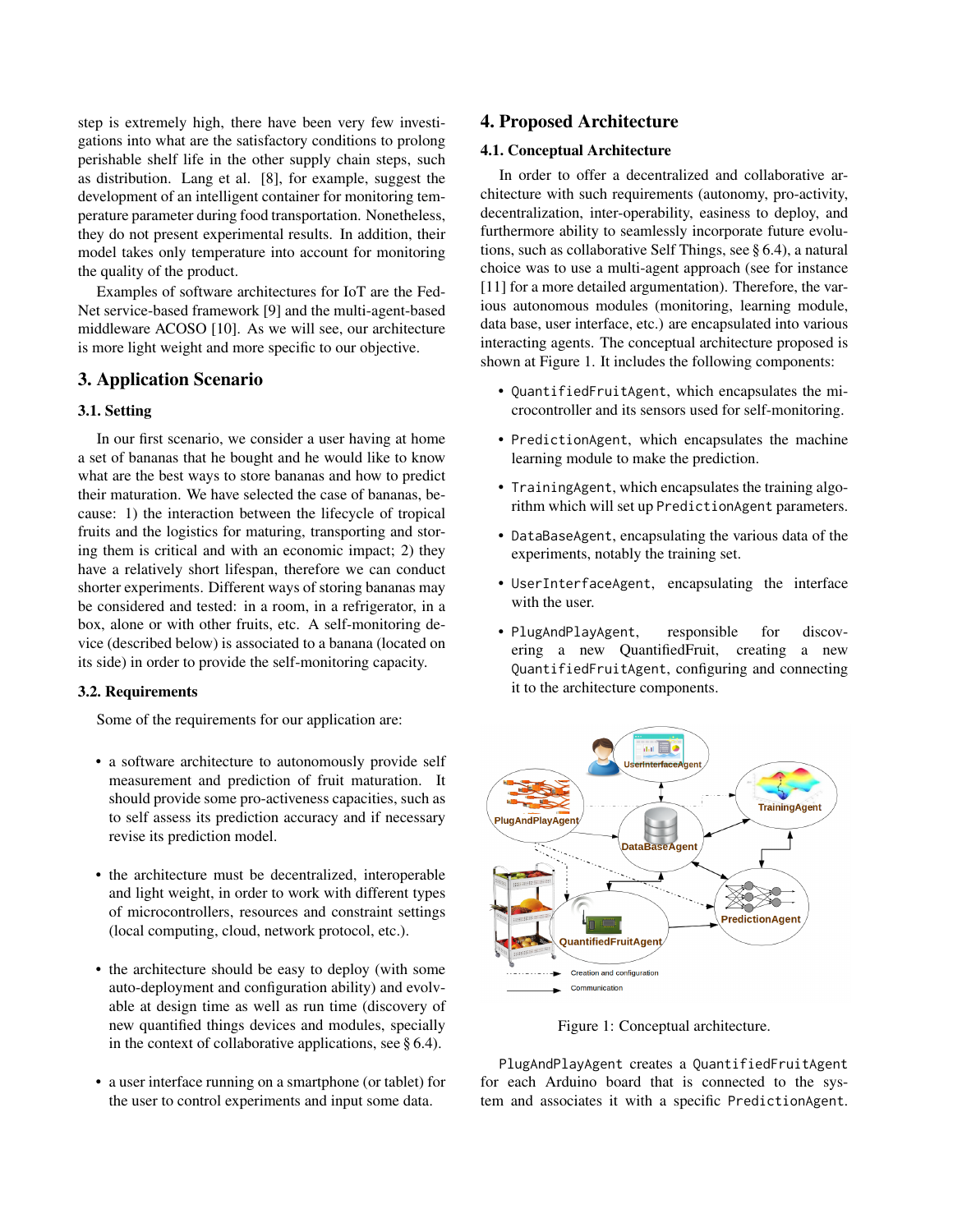DatabaseAgent is shared among all agents, allowing them to share information, such as the self-tracking and prediction data. It could be noted that the database does not need to be an agent, but encapsulating it into an agent (agentifying it) brings uniformity to the architecture and the communication between its components, as well a potential of flexibility for the future.

### 4.2. Current Implementation and Configuration/Deployment

Current implementation and configuration/deployment of the architecture is as follows. Each agent is implemented as a JADE agent, using the JADE multi-agent infrastructure [12]. JADE provides the support for the interoperability and the distribution of the agents.

- QuantifiedFruitAgent encapsulates an Arduino microcontroller [13] and its 5 sensors, respectively measuring: methane, hydrogen, temperature, humidity, and light. It runs on a Java server. There is one QuantifiedFruitAgent for each Arduino board connected to the system.
- PredictionAgent encapsulates an artificial neural network (ANN) used for prediction. It runs on a Java server. There is one PredictionAgent, shared by the different QuantifiedFruitAgent agents.
- TrainingAgent encapsulates both backpropagation and prediction error minimization algorithms for training the neural network [14]. It runs on a Java server.
- DataBaseAgent encapsulates a data base containing the various data of the experiments. It is currently implemented as a simple table. There is one DataBaseAgent shared by all agents.
- UserInterfaceAgent encapsulates the user-interface running on a smartphone or a tablet, implemented in Java. It runs on a smartphone.
- PlugAndPlayAgent is using a discovery protocol similar to Jini Lookup Discovery Service [15]. It runs on a Java server.

In current configuration, there is only one PredictionAgent and one ConfigurationAgent. This means that there is no heterogeneity and all fruits tested are considered to be of the same type. A larger experiment may introduce different types of fruits and associated PredictionAgent agents.

Note that current configuration of the architecture is obviously not scalable, but its configuration can be adapted as will be discussed in § 6.3. More generally speaking, depending on the availability of resources on the underlying computing and communication architecture, we may decide to allocate different agents on different spaces (local, global/shared, hierachical. . . ) and also make various decisions on what agents should be shared or replicated.

# Prediction Agent

We have decided to use an artificial neural network (ANN) architecture for the prediction module. The reason is as following: ANNs are well known architectures and they have proven their efficiency and moreover versatility. As opposed to linear or polynomial regression modules where one has to *a priori* select a model (linear, quadratic, cubic, including product of features, etc.), the model of a neural network is generic enough although some configuration has to be decided (e.g. the number of hidden layers, the number of units of the hidden layer(s)).

The neural network includes an input layer with 5 units (corresponding to the 5 parameters produced by the 5 sensors), one hidden layer with 4 units and an output layer with one unit (corresponding to the number of days predicted).

The neural network is implemented in Java. We have also implemented a second version in the Octave/Matlab numerical computation programming language, in order to exploit vectorization of data computation and to conduct further analyses (see § 5.4).

#### Training Agent

Our current method for training the neural network (adjusting the weights of the neuron connexions in order to minimize the error (differences) between predicted and target values) is quite standard: 1) using backpropagation algorithm (to compute the gradients) [14]; 2) combined with an algorithm to minimize the cost function (prediction error) – we have tried out batch gradient descent well as generic optimization algorithms (from off-the-shelf libraries).

Note that, in addition to traditional off-line learning approach, we also experimented with a (simplified) incremental learning approach, where PredictionAgent proactively self-assesses its prediction accuracy and if necessary requests TrainingAgent to incrementally update its prediction model by launching a new learning phase on the new example(s) (in a similar way to on-line learning).

#### User Interface Agent

It runs on a Java mobile application in order to allow mobile users to monitor fruit storage. This application lists all fruit storages that are connected to the system. After the mobile user selects one of these fruit storage, UserInterfaceAgent will retrieve from the database all the respective information – monitoring data and prediction – and show it on the interface. In addition, this application has an input field for the user to enter the effective (observed) fruit lifespan. UserInterfaceAgent will then communicate this new experimental data to DatabaseAgent.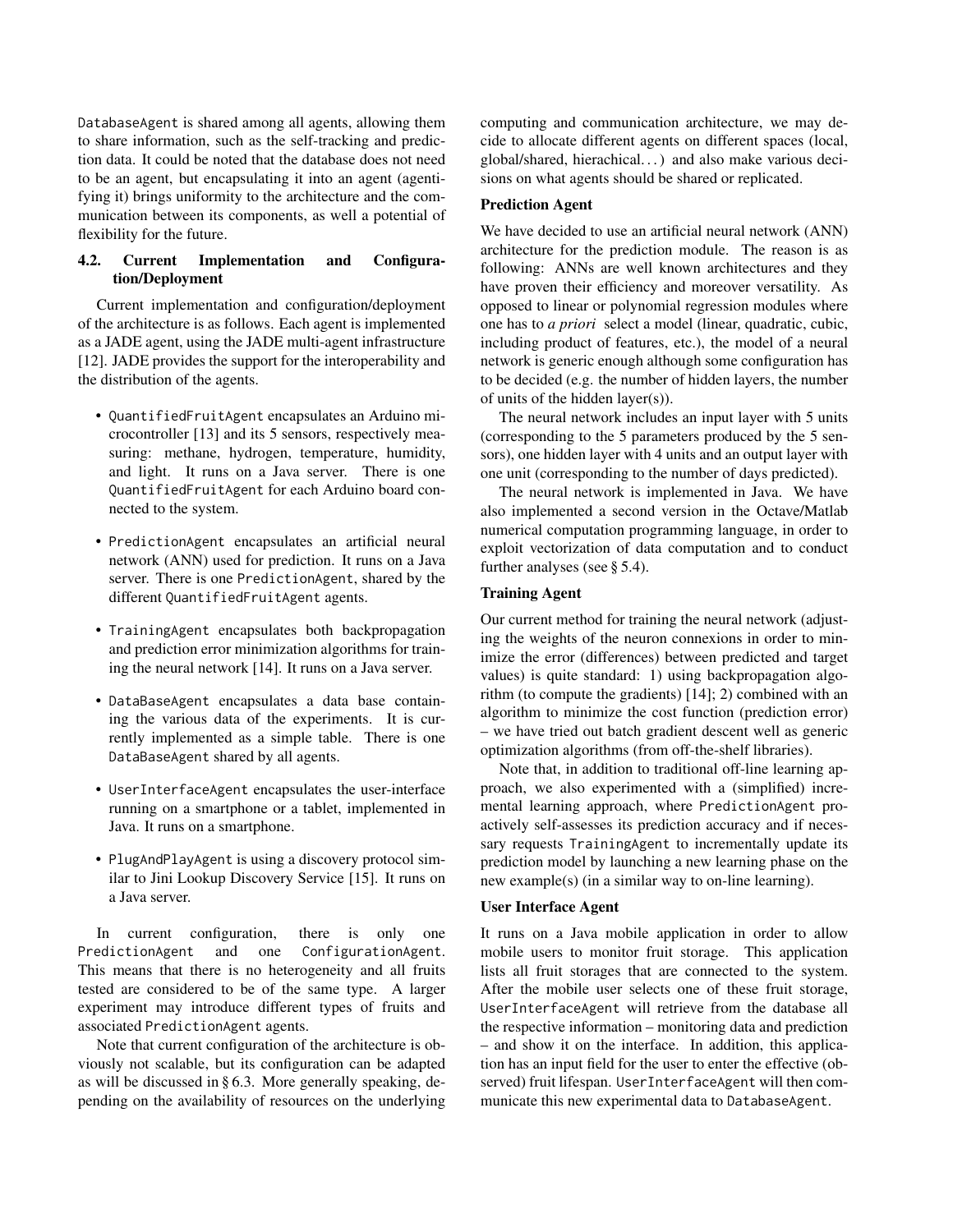# 5. Experiments and Evaluation

#### 5.1. Experimental Setting

The user will try various ways for storing a banana, taking four condition parameters into account: (i) dark (i.e. in a closed or open box); (ii) room (i.e. the box being stored in a fridge or at room temperature); (iii) rotten fruit (i.e. in a box alone or putting together with a rotten); and (iv) ripe fruit (i.e. putting together with a ripe fruit).

Below, we detail four of the possible settings for storing a banana (summarized at Table 1 and depicted at Figure 2):

(a) In an open box, at room temperature, alone;

(b) In an open box, together with a rotten fruit;

(c) In the fridge, with a ripe fruit;

(d) In a closed box, at room temperature, with a rotten fruit.

| Experiment | Box |   | Room |                                          | Rotten |   | Ripe  |   |
|------------|-----|---|------|------------------------------------------|--------|---|-------|---|
|            |     |   |      |                                          | Fruit  |   | Fruit |   |
|            |     |   |      | $ open close room fridge yes no yes no $ |        |   |       |   |
| (a)        | X   |   | X    |                                          |        | X |       | X |
| (b)        | X   |   | X    |                                          | X      |   |       | X |
| (c)        | X   |   |      | X                                        |        | X | X     |   |
| (d)        |     | X | X    |                                          | X      |   |       |   |

Table 1: Configuration of experiments at Figure 2.





(a) Banana in the open box



(c) Banana in the fridge



(b) Banana in the open box with a

rotten fruit

(d) Banana in the closed box

Figure 2: Examples of scenarios.

For each setting, a user creates a new experiment on his smartphone user interface. Then, he triggers the measurement of the parameters (light, temperature, methane, hydrogen and humidity), which will be recorded in the database. He then later checks (usually every day) the maturation of the fruit and reports on the interface when the starting maturation occurs. This process was essential to elaborate an initial database to improve system's predictions. In practice, we have conducted several experiments in parallel, putting a dozen of bananas in different settings and monitoring in parallel their respective maturation process.

Following standard methodology in machine learning, we have partitioned our dataset into a training set and a testing set. (We also have used a cross validation subset for detailed analysis, see § 5.4).

#### 5.2. Training Set

Table 2 shows a subset of the training set used, which represents the data collected from the experiments illustrated at Figure 2. At the beginning of each experiment, QuantifiedFruitAgent collects the measured values: temperature (abbreviated Temp.), which is registered in Celsius (C), relative humidity (RH), hydrogen gas (Hyd.), methane gas (Met.), and luminosity (Lum.). Values of gas sensors are recorded according to the sensor output value (V.). At the end of each experiment, the user reports the "actual" fruit lifespan (this information is subjective since in current experiments naked-eye observation determines it).

Table 2: Subset of the training set.

|                                                                                               |  | Temp RH Hyd Met Lum Lifespan |
|-----------------------------------------------------------------------------------------------|--|------------------------------|
| $\begin{bmatrix} 27.62 & 70.22 & 2 \end{bmatrix}$ 184.0 15.0                                  |  | 14                           |
| $\begin{array}{ c c c c c c c c } \hline 28.02 & 72.53 & 8 & 275.0 & 10.0 \hline \end{array}$ |  | -5                           |
| $\left  27.81 \right  72.75$ 3.0 $\left  258.0 \right $ 3.0                                   |  | 10                           |

# 5.3. Test Set

Table 3 shows results for a subset of the test set. This example, which was performed outside the fridge and in an open box, shows a good prediction. The system predicted thirteen days, and the user reported that the banana spoiled in approximately twelve days.

Table 3: Subset of the test set.

| Temp                                                         |  | RH Hyd Met Lum | Lifespan           |    |  |  |
|--------------------------------------------------------------|--|----------------|--------------------|----|--|--|
|                                                              |  |                | Observed Predicted |    |  |  |
| $\left  28.21 \right  70.24$ 3.0 $\left  183.0 \right  16.0$ |  |                | 12                 | 13 |  |  |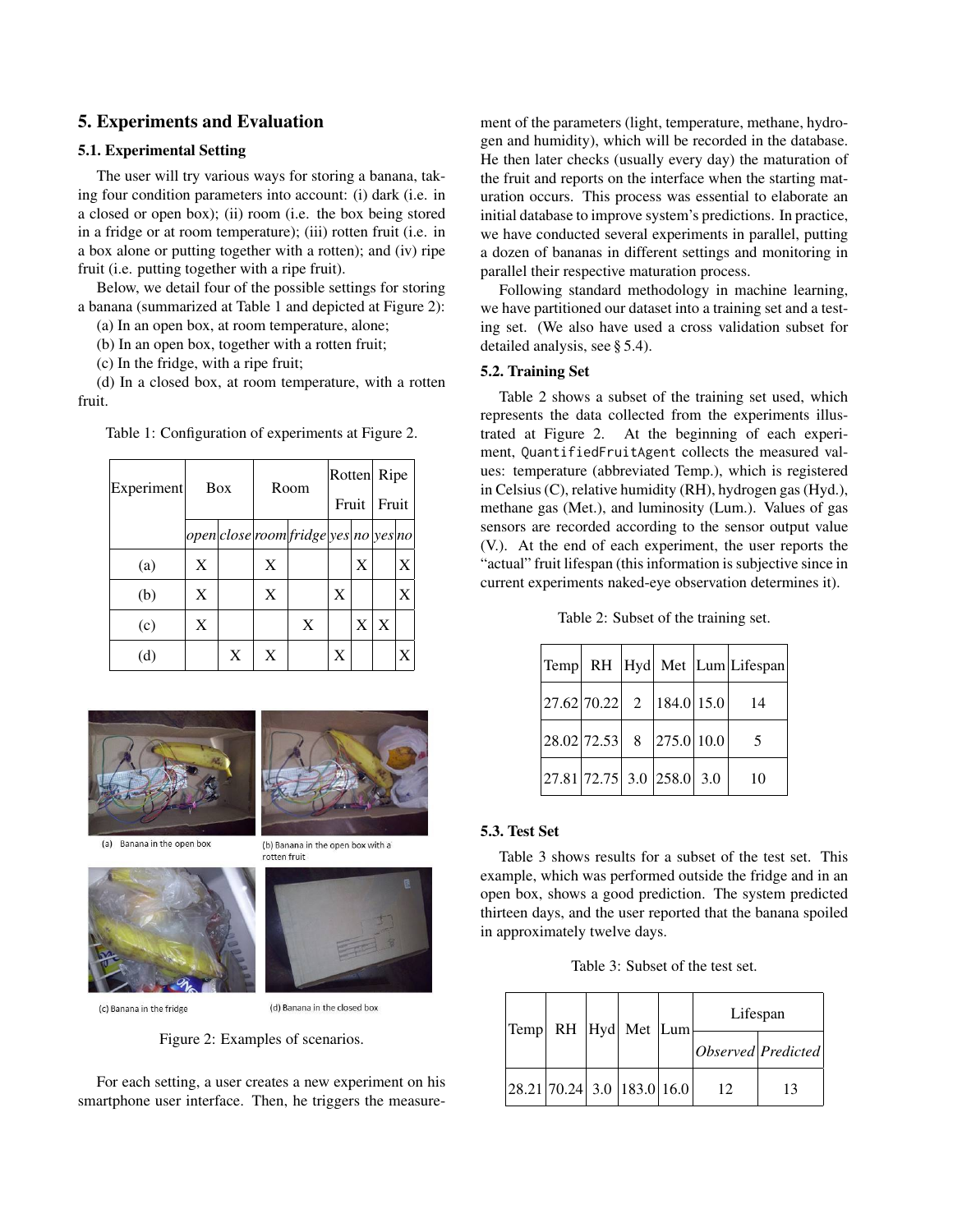#### 5.4. Results and Discussion

We believe that these first experiments are promising, the prediction module showing good prediction accuracy. Obviously, we need to conduct more experiments with different settings to collect more data.

We have conducted some analysis of our prediction module. Figure 3 shows the validation curve, which compares the evolutions of the prediction error for the training set (we will name it *training error*, depicted in a blue solid line) and of the prediction error for the cross validation set (*cross validation error*, depicted in a green dashed line) for various (increasing) values of  $\lambda$  (the regularization parameter used to control overfitness). The figure shows that  $0.01$  is a good value for  $\lambda$  as cross validation error is minimal. For a smaller value, there is some variance (overfitness) because the training error is almost null and the cross validation error is significant, showing the poor generalization of the model. For a larger value, the cross validation error is increasing (note that the training error is also increasing), showing an increasing bias (underfitness).



Figure 3: Validation curve.

Figure 4 shows the learning curve, i.e., the evolution of prediction error depending on the size of the training set. The figure shows that the training error is almost null and that the cross validation error stays low, confirming that the model has low bias and low variance. These preliminarily analyses are encouraging. We are conducting more experiments in order to collect more data in order to further improve the model.

### 6. Open Challenges

### 6.1. Learning Algorithms

The preliminary tests that we have conducted show that the neural network has a good prediction accuracy. But we need to conduct more experiments in order to construct a



Figure 4: Learning curve.

sufficient and representative data set. We will also continue to conduct analysis of the behavior of the neural network. Note that our architecture is generic and we may consider other types of PredictionAgent, with alternative prediction modules and learning algorithms.

#### 6.2. Genericity

Our architecture is actually generic and may be used for other purposes. Current implementation served as a proof of concept of the architecture. But current implementation provides a unique type of prediction and configuration strategy. It is actually easy to introduce heterogeneity and various kinds of quantified things, prediction and configuration strategies (and associated agents).

Another dimension of genericity is to use the neural network as a controller (and not for prediction). Actually, we have instantiated a preliminary version of the architecture [2] which since then has been completely redesigned, and tested it on a scenario of simulated traffic management, where controllers control semaphores at the crossing of roads. The behavior of the semaphores is evolved using evolutionary algorithms, inspired by evolvable architectures for robotics. This work has been described in [16].

Last, we are planning to reuse and experiment our architecture on other types of applications, such as for instance distributed self monitoring of air pollution in a city through mobile users (e.g., on bicycles and carrying the sensors/microcontroller device).

# 6.3. Scalability

Our current implementation is operational but is not scalable. Meanwhile, we may relatively easily reconfigurate and deploy the architecture in a more distributed setting. For example, PlugAndPlayAgent could be evolved into a hierarchical architecture mapped for network subdomains.